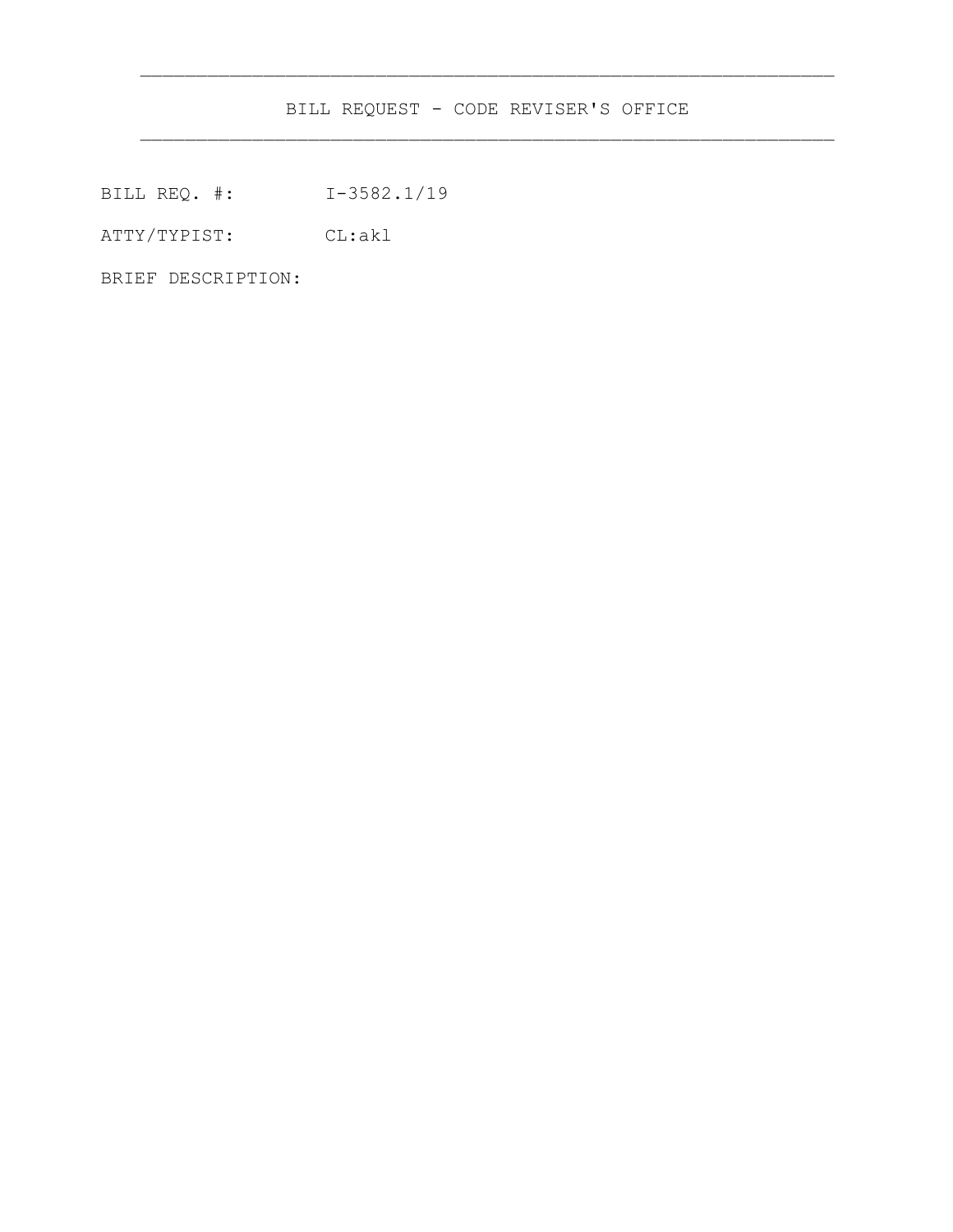# Initiative Measure No. 1000, filed August 15, 2018

AN ACT Relating to diversity, equity, and inclusion; amending RCW 49.60.400 and 43.43.015; adding a new section to chapter 43.06 RCW; and creating new sections.

BE IT ENACTED BY THE PEOPLE OF THE STATE OF WASHINGTON:

### **PART I TITLE AND INTENT**

NEW SECTION. **Sec. 1.** This act may be known and cited as the Washington state diversity, equity, and inclusion act.

NEW SECTION. **Sec. 2.** The intent of the people in enacting this act is to guarantee every resident of Washington state equal opportunity and access to public education, public employment, and public contracting without discrimination based on their race, sex, color, ethnicity, national origin, age, sexual orientation, the presence of any sensory, mental, or physical disability, or honorably discharged veteran or military status. This is accomplished by: Restoring affirmative action into state law without the use of quotas or preferential treatment; defining the meaning of preferential treatment and its exceptions; and establishing a governor's commission on diversity, equity, and inclusion.

#### **PART II**

#### **PROHIBITION OF DISCRIMINATION AND PREFERENTIAL TREATMENT**

**Sec. 3.** RCW 49.60.400 and 2013 c 242 s 7 are each amended to read as follows:

(1) The state shall not discriminate against, or grant preferential treatment to, any individual or group on the basis of race, sex, color, ethnicity, ((or)) national origin, age, sexual orientation, the presence of any sensory, mental, or physical disability, or honorably discharged veteran or military status in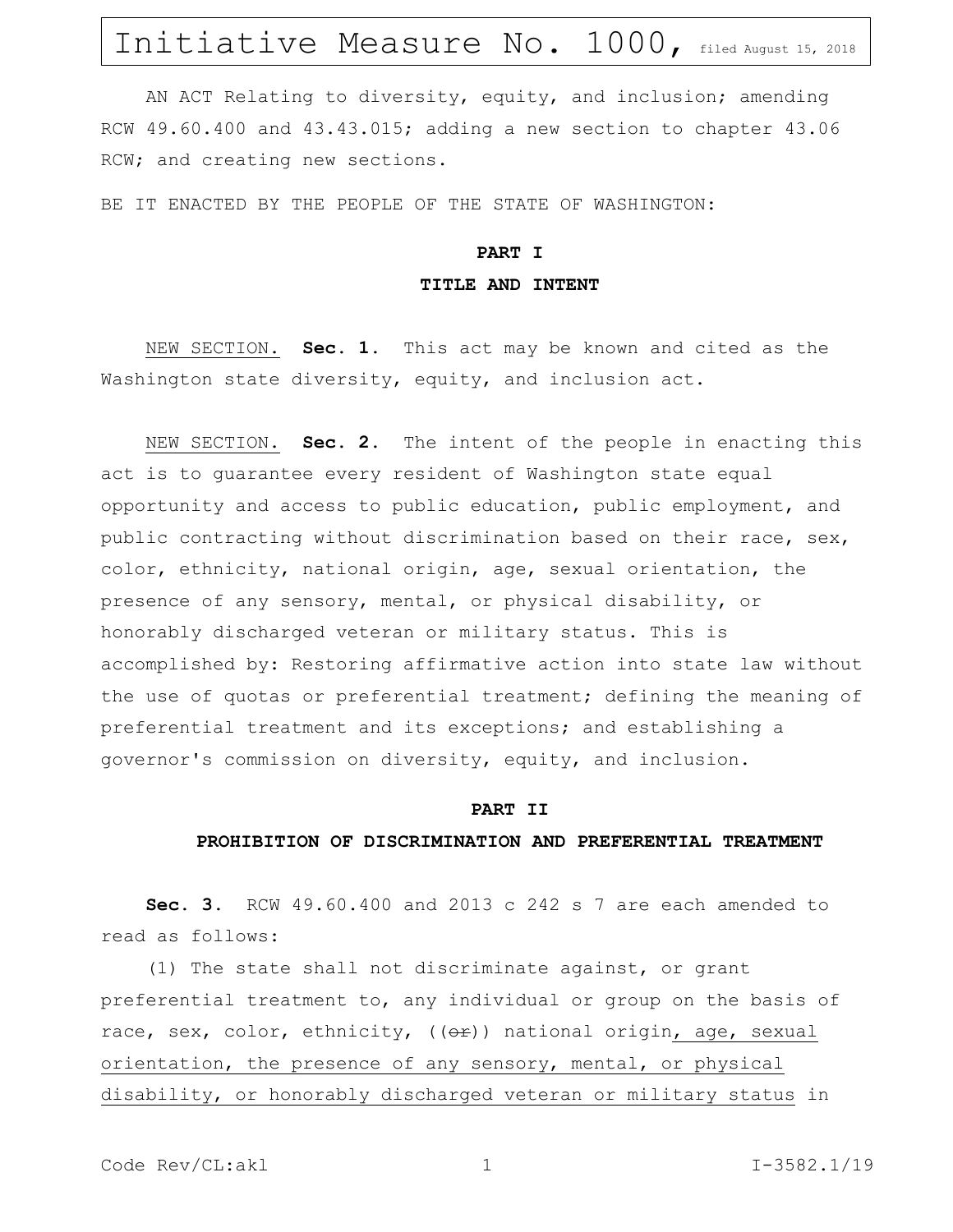the operation of public employment, public education, or public contracting.

(2) This section applies only to action taken after December 3, 1998.

(3) This section does not affect any law or governmental action that does not discriminate against, or grant preferential treatment to, any individual or group on the basis of race, sex, color, ethnicity,  $((e^x))$  national origin, age, sexual orientation, the presence of any sensory, mental, or physical disability, or honorably discharged veteran or military status.

(4) This section does not affect any otherwise lawful classification that:

(a) Is based on sex and is necessary for sexual privacy or medical or psychological treatment; or

(b) Is necessary for undercover law enforcement or for film, video, audio, or theatrical casting; or

(c) Provides for separate athletic teams for each sex.

(5) This section does not invalidate any court order or consent decree that is in force as of December 3, 1998.

(6) This section does not prohibit action that must be taken to establish or maintain eligibility for any federal program, if the director of the office of financial management, in consultation with the attorney general and the governor's commission on diversity, equity, and inclusion, determines that ineligibility ((would)) will result in a material loss of federal funds to the state.

(7) Nothing in this section prohibits schools established under chapter 28A.715 RCW from:

(a) Implementing a policy of Indian preference in employment; or

(b) Prioritizing the admission of tribal members where capacity of the school's programs or facilities is not as large as demand.

(8) Nothing in this section prohibits the state from remedying discrimination against, or underrepresentation of, disadvantaged groups as documented in a valid disparity study or proven in a court of law.

Code Rev/CL:akl 2 I-3582.1/19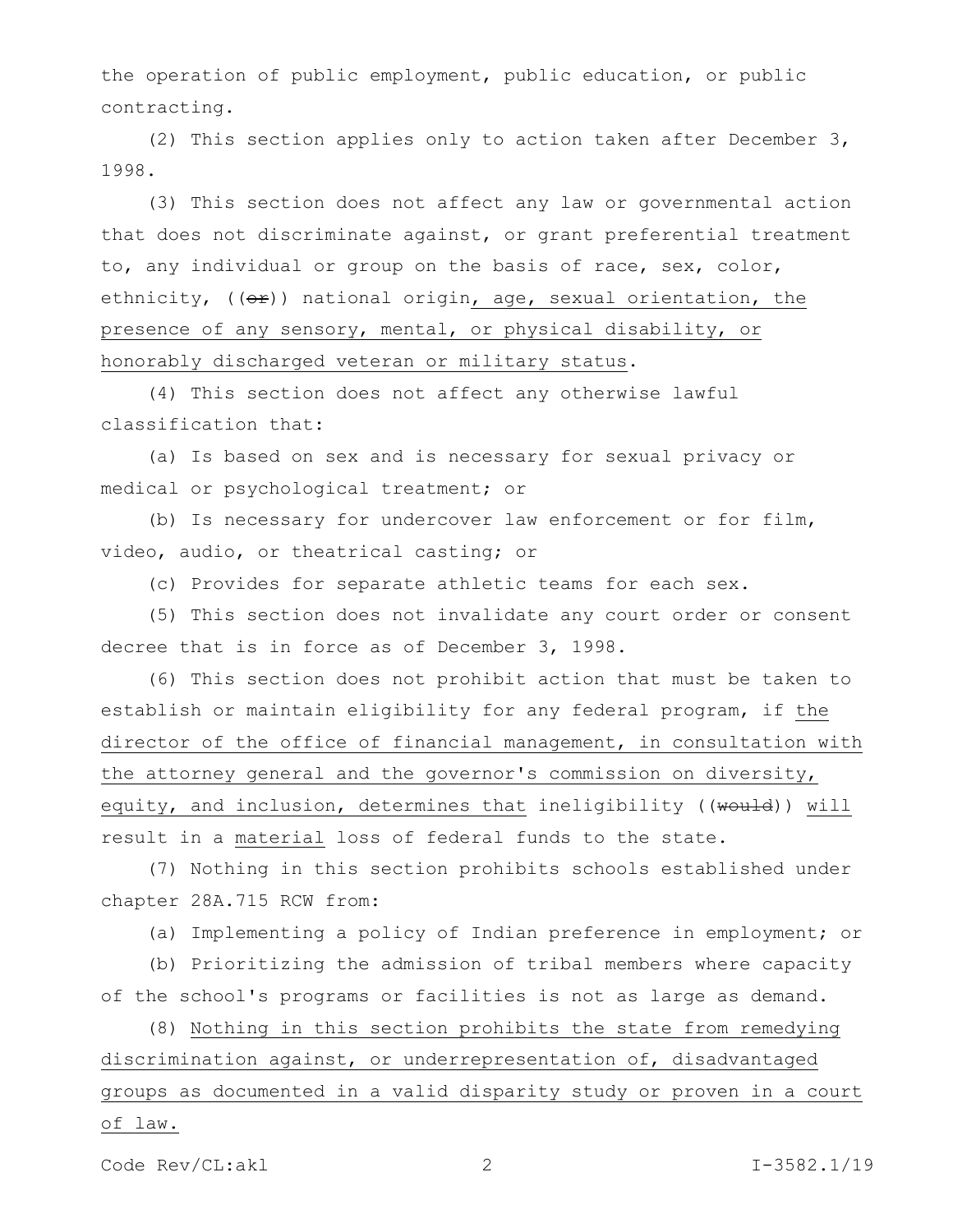(9) Nothing in this section prohibits the state from implementing affirmative action laws, regulations, policies, or procedures such as participation goals or outreach efforts that do not utilize quotas and that do not constitute preferential treatment as defined in this section.

(10) Nothing in this section prohibits the state from implementing affirmative action laws, regulations, policies, or procedures which are not in violation of a state or federal statute, final regulation, or court order.

11 For the purposes of this section( $(\tau)$ ):

(a) "State" includes, but is not necessarily limited to, the state itself, any city, county, public college or university, community college, school district, special district, or other political subdivision or governmental instrumentality of or within the state;

(b) "State agency" means the same as defined in RCW 42.56.010;

(c) "Affirmative action" means a policy in which an individual's race, sex, ethnicity, national origin, age, the presence of any sensory, mental, or physical disability, and honorably discharged veteran or military status are factors considered in the selection of qualified women, honorably discharged military veterans, persons in protected age categories, persons with disabilities, and minorities for opportunities in public education, public employment, and public contracting. Affirmative action includes, but shall not be limited to, recruitment, hiring, training, promotion, outreach, setting and achieving goals and timetables, and other measures designed to increase Washington's diversity in public education, public employment, and public contracting; and

(d) "Preferential treatment" means the act of using race, sex, color, ethnicity, national origin, age, sexual orientation, the presence of any sensory, mental, or physical disability, and honorably discharged veteran or military status as the sole qualifying factor to select a lesser qualified candidate over a more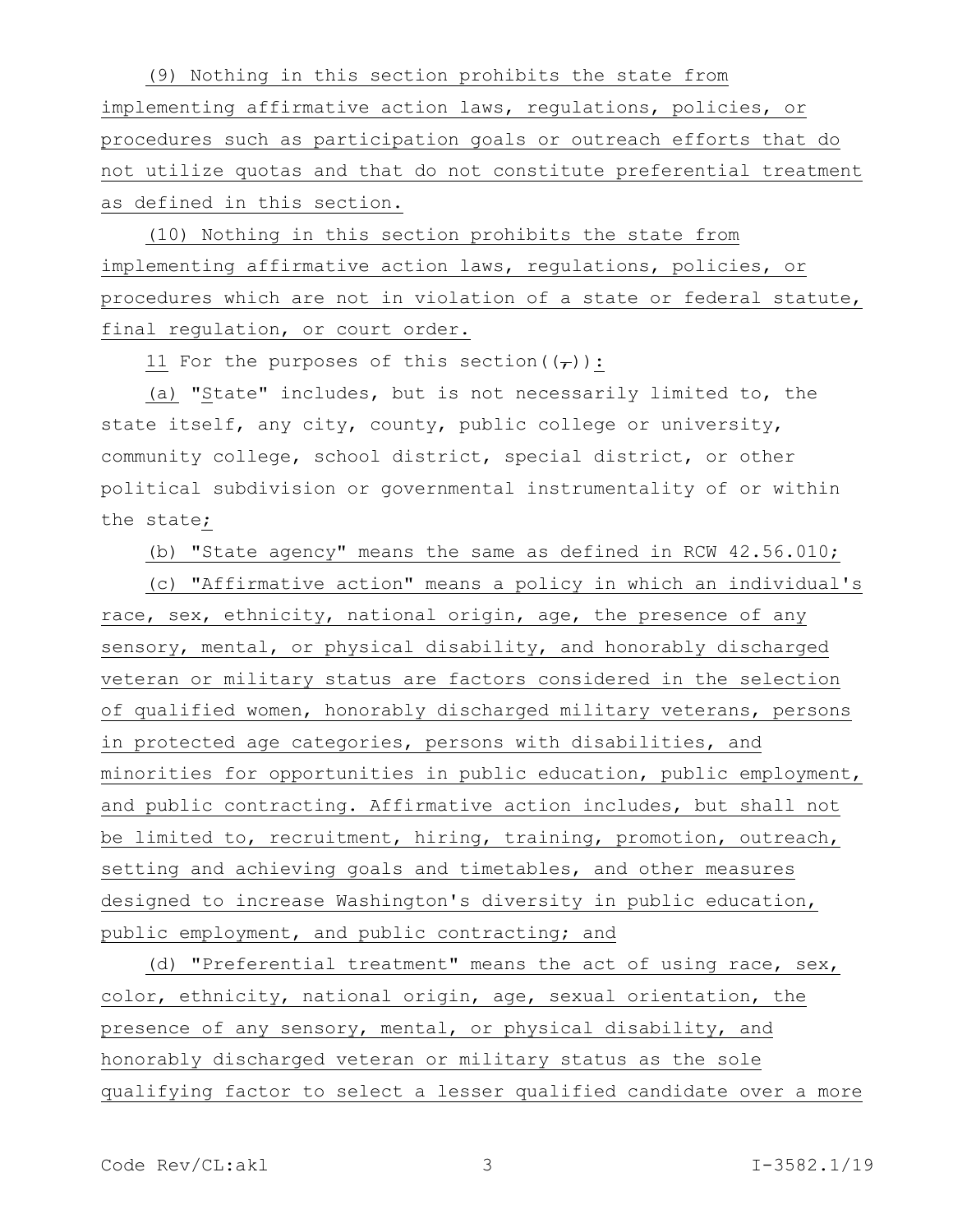qualified candidate for a public education, public employment, or public contracting opportunity.

 $((+9))$  (12) The remedies available for violations of this section shall be the same, regardless of the injured party's race, sex, color, ethnicity, or national origin, as are otherwise available for violations of Washington antidiscrimination law.

 $((+10))$  (13) This section shall be self-executing. If any part or parts of this section are found to be in conflict with federal law, the United States Constitution, or the Washington state Constitution, the section shall be implemented to the maximum extent that federal law, the United States Constitution, and the Washington state Constitution permit. Any provision held invalid shall be severable from the remaining portions of this section.

**Sec. 4.** RCW 43.43.015 and 1985 c 365 s 4 are each amended to read as follows:

For the purposes of this chapter, "affirmative action" means, in addition to and consistent with the definition in section 3 of this act, a policy or procedure by which racial minorities, women, persons in the protected age category, persons with disabilities, Vietnam-era veterans, honorably discharged military veterans, and ((disabled)) veterans with disabilities are provided with increased employment opportunities. It shall not mean any ((sort)) form of quota system.

### **PART III**

### **CREATION OF THE GOVERNOR'S COMMISSION ON DIVERSITY, EQUITY, AND INCLUSION**

NEW SECTION. **Sec. 5.** A new section is added to chapter 43.06 RCW to read as follows:

Code Rev/CL:akl 4 1-3582.1/19 (1) There is created the governor's commission on diversity, equity, and inclusion. The commission is responsible for planning, directing, monitoring, and enforcing each state agency's compliance with this act. The commission may propose and oppose legislation and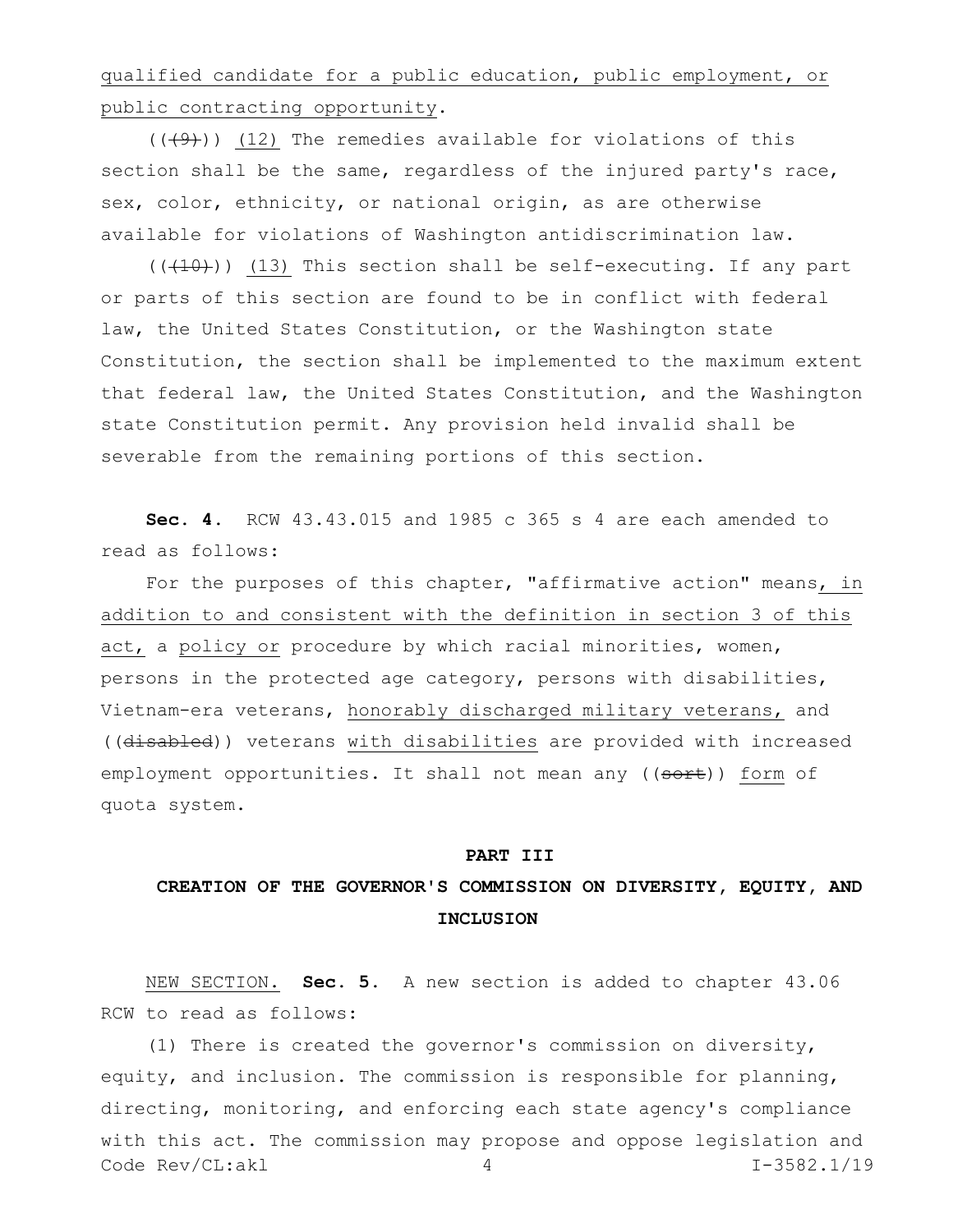shall publish an annual report on the progress of all state agencies in achieving diversity, equity, and inclusion in public education, public employment, and public contracting.

(2) The governor's commission on diversity, equity, and inclusion shall be staffed and funded within the governor's biennial budget. The executive commission members shall be appointed by the governor and serve four-year terms:

- (a) Lieutenant governor;
- (b) Attorney general;
- (c) Superintendent of public instruction;
- (d) Commissioner of the department of employment security;
- (e) Secretary of the department of transportation;
- (f) Director of the department of enterprise services;

(g) Director of the office of minority and women's business enterprises;

- (h) Director of the department of commerce;
- (i) Director of the department of veterans affairs;
- (j) Executive director of the human rights commission;
- (k) Director of the office of financial management;
- (l) Director of the department of labor and industries;

(m) Executive director of the governor's office of Indian affairs;

(n) Executive director of the Washington state women's commission;

(o) Executive director of the commission on African-American affairs;

(p) Executive director of the commission on Asian Pacific American affairs;

(q) Executive director of the commission on Hispanic affairs;

(r) Chair of the governor's committee on disability issues and employment;

(s) Chair of the council of presidents;

(t) Chair of the board for community and technical colleges;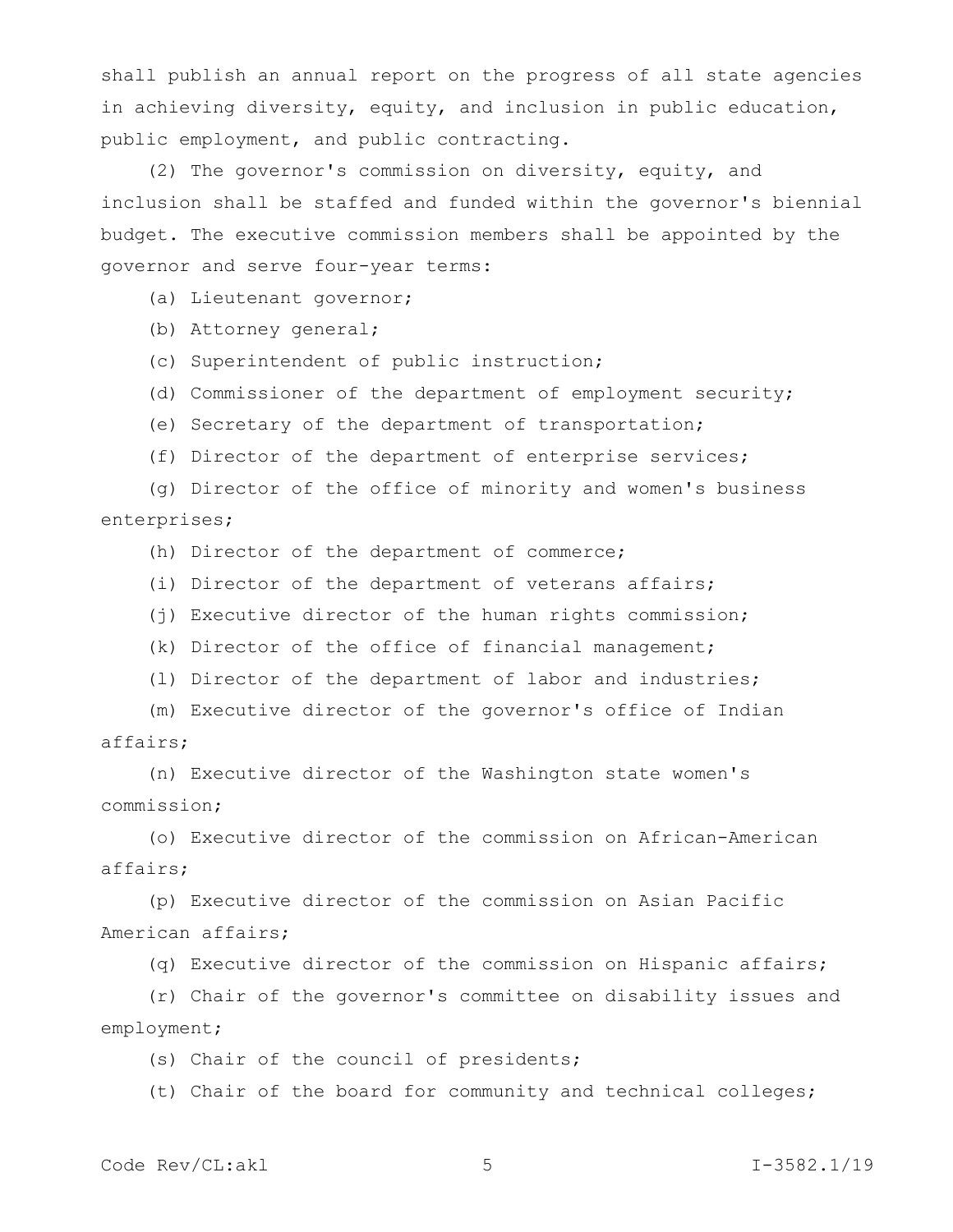(u) Chair of the workforce training and education coordinating board;

(v) Executive director of the board of education;

(w) Chair of the board of Washington STEM;

(x) Chair, officer, or director of a state agency or nonprofit organization representing the legal immigrant and refugee community;

(y) Chair, officer, or director of a state agency or nonprofit organization representing the lesbian, gay, bisexual, transgender, and queer community;

(z) Any other agencies or community representatives the governor deems necessary to carry out the objectives of the commission.

(3)(a) The commission shall also consist of the following legislatively appointed members:

(i) Two state senators, one from each of the two largest caucuses, appointed by the president of the senate;

(ii) Two members of the state house of representatives, one from each of the two largest caucuses, appointed by the speaker of the house of representatives.

(b) Legislative members shall serve two-year terms, from the date of their appointment.

(4) Each commission member shall serve for the term of his or her appointment and until his or her successor is appointed. Any commission member listed in subsection (2) of this section, who serves by virtue of his or her office, shall be immediately replaced by his or her duly elected or appointed successor.

(5) A vacancy on the commission shall be filled within thirty days of the vacancy in the same manner as the original appointment.

## **PART IV MISCELLANEOUS**

Code Rev/CL:akl 6 6 1-3582.1/19 NEW SECTION. **Sec. 6.** Within three months following the effective date of this section, the office of program research and senate committee services shall prepare a joint memorandum and draft legislation to present to the appropriate committees of the